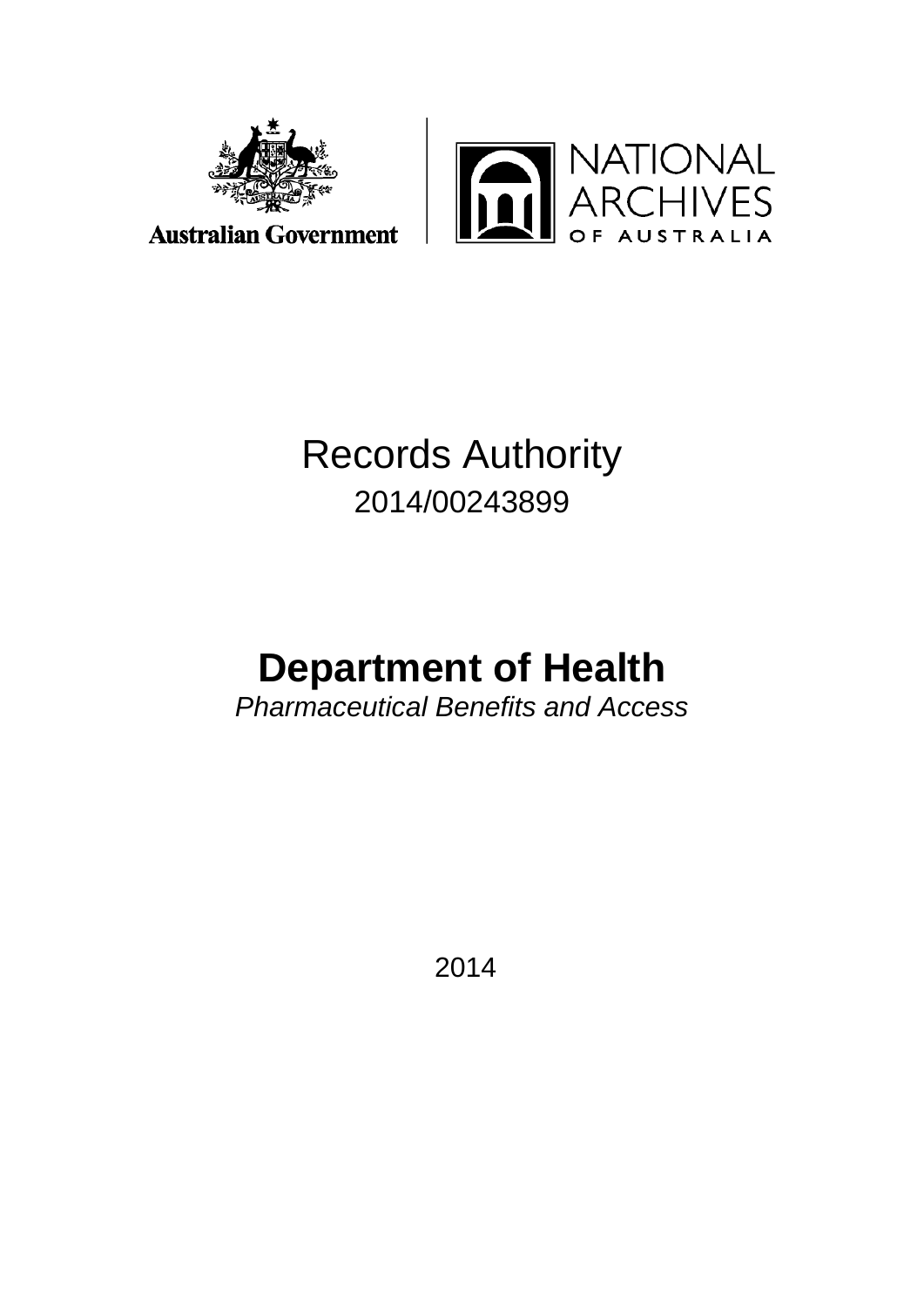#### **CONTENTS**

| <b>PHARMACEUTICAL BENEFITS AND ACCESS</b> Error! Bookmark not defined. |  |
|------------------------------------------------------------------------|--|

© Commonwealth of Australia 2014

This work is copyright. Apart from any use as permitted under the *Copyright Act 1968,* no part may be reproduced by any process without prior written permission from the National Archives of Australia. Requests and inquiries concerning reproduction and rights should be directed to the Publications Manager, National Archives of Australia, PO Box 7425, Canberra Business Centre ACT 2610, Australia.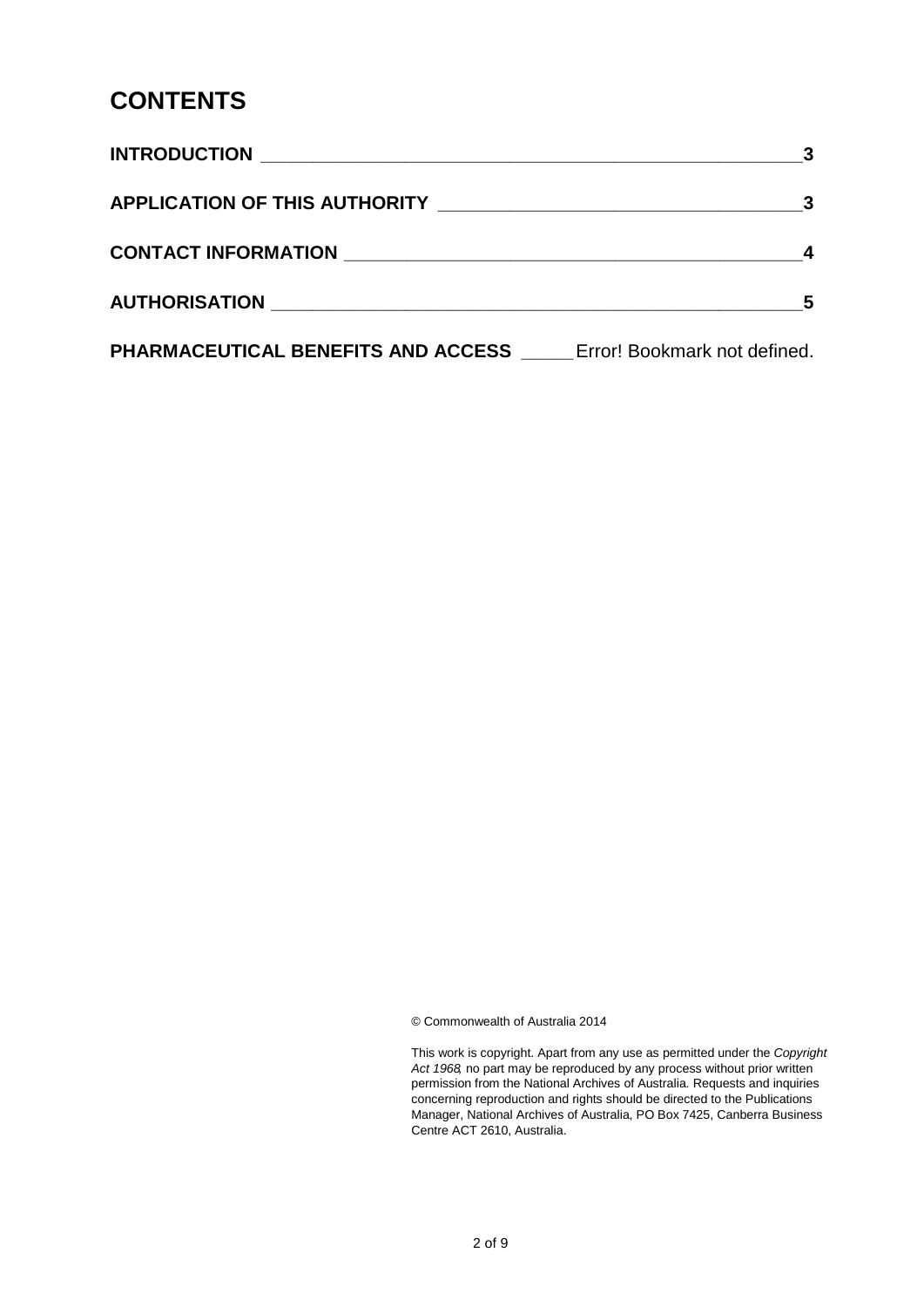### **INTRODUCTION**

The Department of Health and the National Archives of Australia have developed this Records Authority to set out the requirements for keeping or destroying records for the core business area of Pharmaceutical Benefits and Access. It represents a significant commitment on behalf of the Department to understand, create and manage the records of its activities.

This Authority is based on the identification and analysis of the business of the Department. It takes into account the agency's legal and organisational records management requirements, and the interests of stakeholders, the agency and the National Archives of Australia.

The Authority sets out those records that need to be retained as national archives and specifies the minimum length of time that temporary records need to be kept. This Authority gives the Department permission under the *Archives Act 1983*, for the destruction of the temporary records described after the minimum retention period has expired. Retention periods for these temporary records are based on: an assessment of business needs; broader organisational accountability requirements; and community expectations, and are approved by the National Archives of Australia on the basis of information provided by the agency.

As changes in circumstances may affect future records management requirements, the periodic review of this Authority is recommended. All amendments must be approved by the National Archives.

#### **APPLICATION OF THIS AUTHORITY**

- 1. This Authority is to be used to determine how long records must be kept. Records are matched to the relevant core business and records class in the Authority:
	- where the minimum retention period has expired and the records are not needed for agency business they should be destroyed as authorised in this Authority;
	- records that have not reached the minimum retention period must be kept until they do; and
	- records that are identified as Retain as National Archives (RNA) are to be transferred to the National Archives of Australia for preservation.
- 2. This Authority should be used in conjunction with general records authorities such as:
	- the Administrative Functions Disposal Authority (AFDA) and/or AFDA Express issued by the National Archives to cover business processes and records common to Australian Government agencies;
	- General Records Authority 24 Records Relating to Data Matching Exercises; and
	- General Records Authority 31 for source (including original) records that have been copied, converted or migrated.
- 3. The Normal Administrative Practice (NAP) provision of the *Archives Act 1983* gives agencies permission to destroy certain records without formal authorisation. This usually occurs where records are duplicated, facilitative or for short-term use only. NAP does not replace arrangements agreed to in this Authority but can be used as a tool to assist in identifying records for destruction together with an agency's Records Authority or Authorities, and with AFDA and AFDA Express. The National Archives recommends that agencies develop and implement a Normal Administrative Practice policy. Advice and guidance on destroying records as a normal administrative practice and on how to develop an agency NAP policy is available from the National Archives' website at **[www.naa.gov.au](http://www.naa.gov.au/)**.
- 4. Records that are reasonably likely to be needed as evidence in a current or future judicial proceeding or are subject to a request for access under the *Archives Act 1983,* the *Freedom of Information Act 1982* or any other relevant Act must not be destroyed until the action has been completed.
- 5. Records subject to a disposal freeze must not be destroyed until the freeze has been lifted. Further information about disposal freezes and whether they affect the application of this Authority is available from the National Archives website at **[www.naa.gov.au](http://www.naa.gov.au/)**.
- 6. Where the method of recording information changes (for example from a manual system to an electronic system, or when information is migrated from one system to a new system) this Authority can still be applied, providing the records document the same core business. The information must be accessible for the period of time prescribed in this Authority. The agency will need to maintain continuing access to the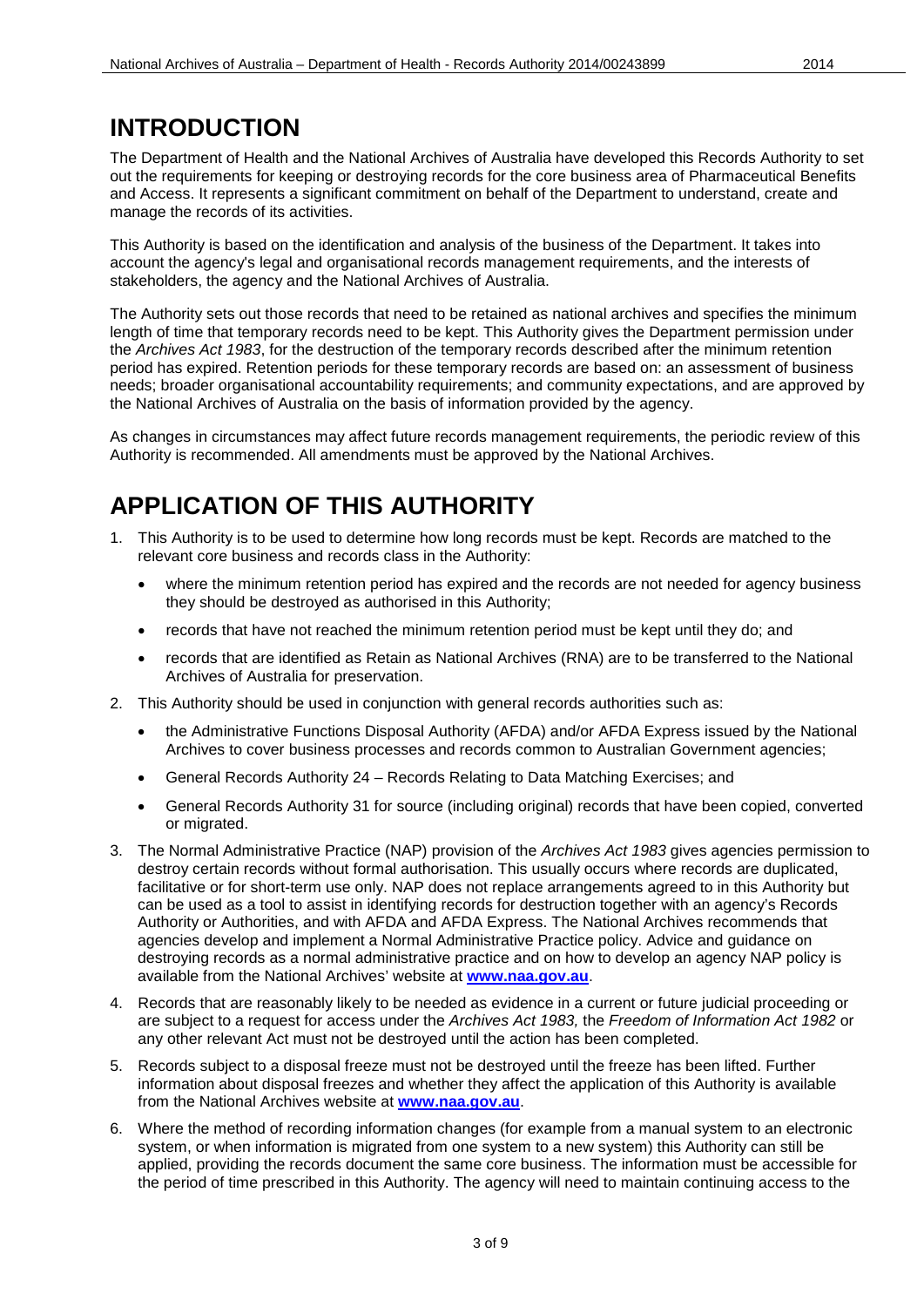information, including digital information, for the periods prescribed in this records authority or until the information is transferred into the custody of the National Archives.

- 7. In general, retention requirements indicate a minimum period for retention. The Department may extend minimum retention periods if it considers that there is an administrative need to do so, without further reference to the National Archives. Where the Department believes that its accountability will be substantially compromised because a retention period or periods are not adequate, it should contact the National Archives for review of the retention period.
- 8. Records coming within the 'Retain as national archives' class in this Authority have been determined to be part of the archival resources of the Commonwealth under Section 3C of the *Archives Act 1983*. The determination of Commonwealth records as archival resources of the Commonwealth obliges agencies to transfer the records to the National Archives when they cease to be current and, in any event, within 15 years of the records coming into existence, under Section 27 of the *Archives Act 1983*.
- 9. Records in the care of agencies should be appropriately stored, managed and preserved. Agencies need to meet this obligation to ensure that the records remain authentic and accessible over time. Under Section 31 of the *Archives Act 1983*, access arrangements are required for records that become available for public access including those records that remain in agency custody.
- 10. Appropriate arrangements should be made with the National Archives when records are to be transferred into custody. The National Archives accepts for transfer only those records designated as national archives.
- 11. Advice on how to use this Authority is available from the Department's records manager. If there are problems with the application of the Authority that cannot be resolved, please contact the National Archives.

#### **CONTACT INFORMATION**

For assistance with this authority or for advice on other records management matters, please contact the National Archives' Agency Service Centre.

Queen Victoria Terrace Tel: (02) 6212 3610 Parkes ACT 2600 Farkes ACT 2600 Fax: (02) 6212 3989 Canberra Business Centre ACT 2610 Website: **[www.naa.gov.au](http://www.naa.gov.au/)**

PO Box 7425 Email: **[recordkeeping@naa.gov.au](mailto:recordkeeping@naa.gov.au)**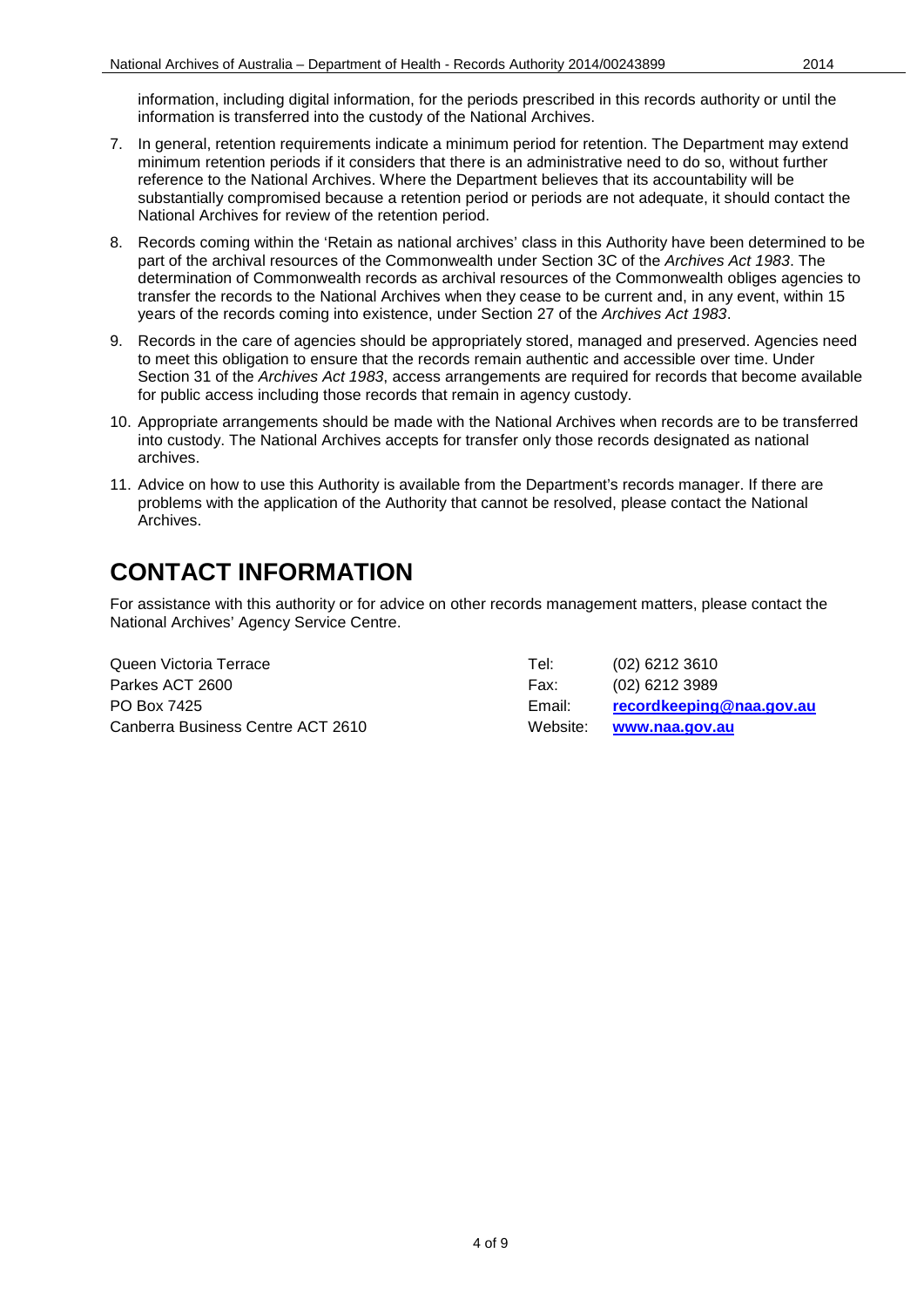#### **AUTHORISATION**

#### **RECORDS AUTHORITY 2014/00243899**

Person to whom notice of authorisation is given:

Mr David Learmonth Acting Secretary Department of Health GPO Box 9848 Canberra ACT 2601

| <b>Purpose:</b>     | Authorises arrangements for the disposal of records in accordance with<br>Section 24(2)(b) of the Archives Act 1983                                                                             |
|---------------------|-------------------------------------------------------------------------------------------------------------------------------------------------------------------------------------------------|
|                     | Determines records classed as 'Retain as national archives' in this<br>Records Authority to be part of the archival resources of the<br>Commonwealth under section 3C of the Archives Act 1983. |
|                     |                                                                                                                                                                                                 |
| <b>Application:</b> | All core business records relating to Pharmaceutical Benefits and<br>Access.                                                                                                                    |
|                     |                                                                                                                                                                                                 |

This authority gives permission for the destruction, retention or transfer to the National Archives of Australia of the records described. This authority will apply only with the consent of the agency currently responsible for the business documented in the records described.

|                                                                                                   | <b>Authorising by</b> | Date of issue: |
|---------------------------------------------------------------------------------------------------|-----------------------|----------------|
| 10 October 2014<br>Anne Lyons<br><b>Acting Director-General</b><br>National Archives of Australia |                       |                |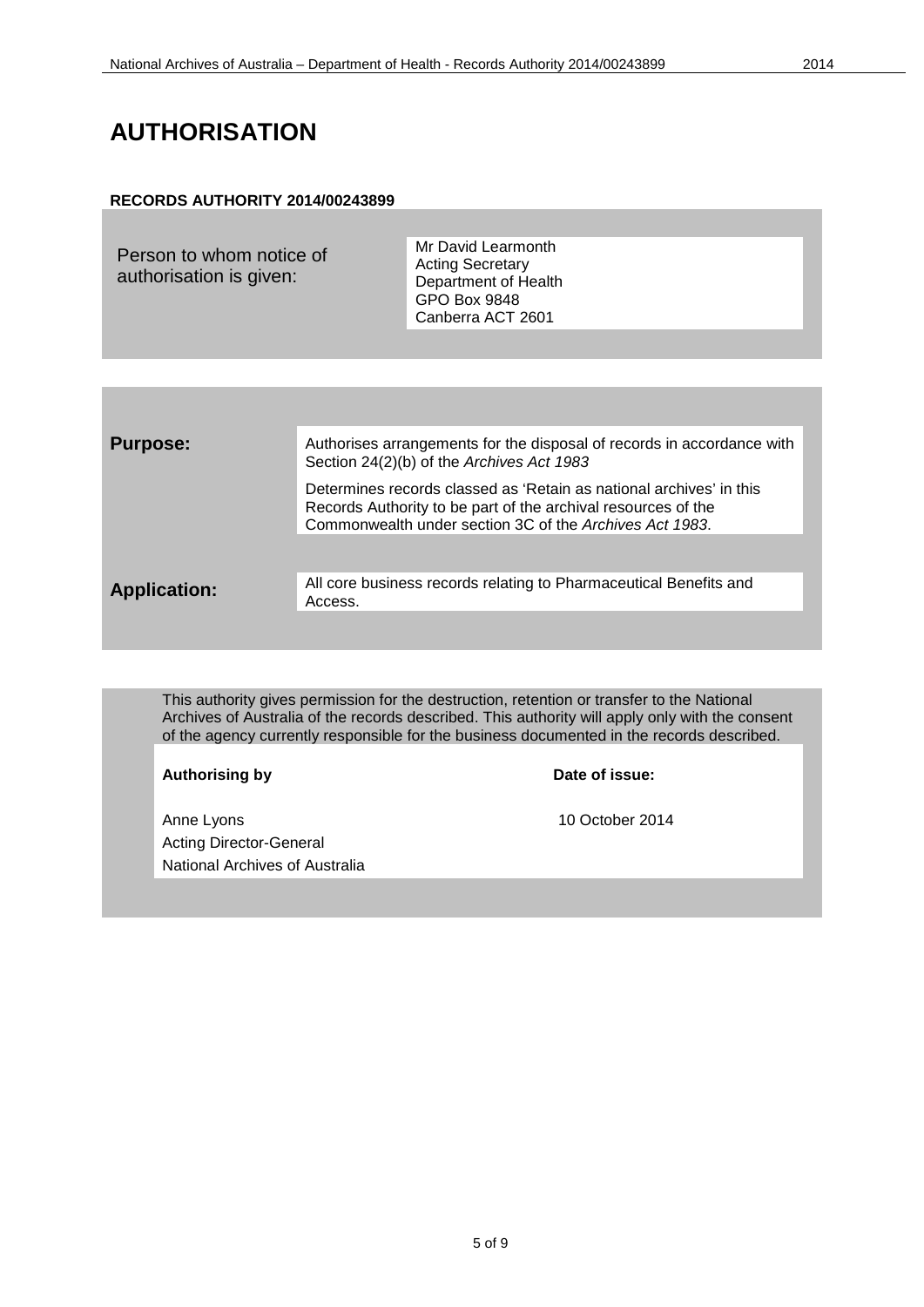The core business of facilitating public access to pharmaceutical benefits and regulating the use of medicines by the public. Includes providing access to life saving and high cost drugs, and targeted assistance through measures designed to increase the affordability of pharmaceutical aids and appliances or providing pharmaceutical products at no cost to eligible individuals.

The core tasks associated with pharmaceutical benefits and access include:

- developing, implementing, and reviewing policies, strategies, plans, and programs;
- developing, maintaining and updating the listing of pharmaceutical benefits;
- managing applications for inclusion on, or modifications to, the listing of pharmaceutical benefits;
- pricing pharmaceutical benefits;
- negotiating, establishing and implementing agreements, including agreements with pharmaceutical companies and drug manufacturers;
- assessing the eligibility of individuals for access to certain subsidised pharmaceutical benefits or items;
- approving suppliers of pharmaceuticals;
- providing funding and subsidies to support the supply of pharmaceuticals;
- providing advice and other forms of information to stakeholders, including on the quality use of medicines;
- managing appeals and reviews arising from unsuccessful applications for programs and other administrative activities; and
- conducting research.

The performance of the core business is supported by general administrative tasks such as:

- liaising and consulting with internal and external stakeholders;
- developing, implementing, and reviewing internal processes, systems and procedures;
- developing reports and submissions;
- managing and participating in internal and external meetings and committees;
- preparing and presenting speeches and addresses;
- managing and monitoring public reaction, feedback and enquiries;
- arranging and attending conferences;
- planning, conducting and facilitating audits; and
- identifying, assessing and managing risks.

*Cross references to AFDA Express Records Authority*

*For advice to the portfolio Minister and ministerial and cabinet submissions, use GOVERNMENT RELATIONS.*

*For development of legislation, including liaising with relevant stakeholders, use GOVERNMENT RELATIONS and/or STRATEGIC MANAGEMENT.*

*For acquisition of goods and services, use PROCUREMENT.*

*For the preparation of budget estimates, budget proposals, cost modelling, and making financial transactions, use FINANCIAL MANAGEMENT.*

*For the production and distribution of agency publications, use PUBLICATION.*

*Cross references to other records authorities*

*For statutory and non-statutory advisory bodies supporting pharmaceutical benefits and access, such as the Pharmaceutical Benefits Advisory Committee (PBAC) and the Pharmaceutical Benefits Pricing Authority (PBPA), use ADVISORY BODIES.*

*For the application, awarding and management of grants, including grant funding agreements, use GRANT MANAGEMENT.*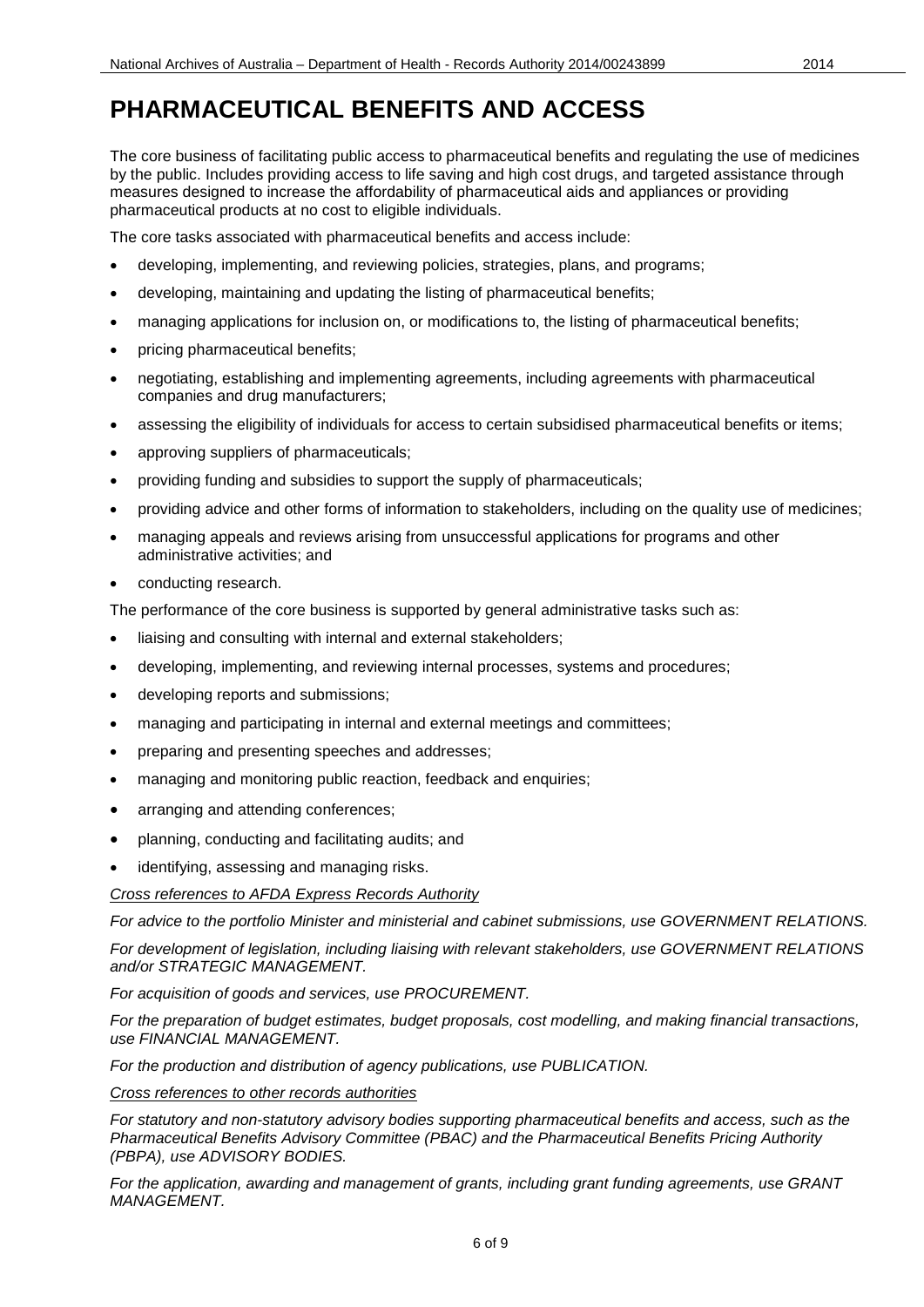*For public access to medical and health care services and systems relating to the delivery of community, primary and acute care, use MEDICAL AND HEALTH CARE ACCESS.*

| Class no | <b>Description of records</b>                                                                                                                                                                                                                                                                                                                                                                                                                                                                                                                                                                             | <b>Disposal action</b> |
|----------|-----------------------------------------------------------------------------------------------------------------------------------------------------------------------------------------------------------------------------------------------------------------------------------------------------------------------------------------------------------------------------------------------------------------------------------------------------------------------------------------------------------------------------------------------------------------------------------------------------------|------------------------|
| 61525    | The following significant records documenting:                                                                                                                                                                                                                                                                                                                                                                                                                                                                                                                                                            | Retain as              |
|          | developing, implementing and reviewing national and high-level<br>$\bullet$<br>policies, plans, strategies, schemes, frameworks, programs and<br>services supporting the core business. Includes the Pharmaceutical<br>Benefits Scheme, Life Saving Drugs Program and programs under the<br>Community Pharmacy Agreements. Includes final versions, proposals,<br>briefs, submissions, records of stakeholder consultation, major drafts<br>and supporting research;                                                                                                                                      | national archives      |
|          | high-level advice given to or received by major stakeholders in support<br>$\bullet$<br>of the core business. Includes final versions of formal advice,<br>submissions, supporting research and briefs;                                                                                                                                                                                                                                                                                                                                                                                                   |                        |
|          | high-level internal and external committees and other bodies where the<br>$\bullet$<br>agency provides the Secretariat, is the Australian Government's main<br>representative, or plays a prominent or central role (eg Subcommittees<br>of the Pharmaceutical Benefits Advisory Committee including the Drug<br>Utilisation Sub-Committee and the Economic Sub-Committee).<br>Includes establishment documentation, agenda, final versions of<br>minutes, reports, briefing notes and tabled papers;                                                                                                     |                        |
|          | master version of the listing of pharmaceutical items that are<br>$\bullet$<br>subsidised by the Australian Government through the pharmaceutical<br>benefits scheme. Includes final published versions and datasets and<br>associated information about the data fields (eg data dictionaries and<br>data repositories);                                                                                                                                                                                                                                                                                 |                        |
|          | application decisions referred to Cabinet in relation to the core<br>$\bullet$<br>business, including proposed listings and amendments to the<br>Pharmaceutical Benefits Scheme Schedule, Life Saving Drugs<br>Program, Immunise Australia Program, and products and appliances;                                                                                                                                                                                                                                                                                                                          |                        |
|          | summary records (such as registers) of applications received in relation<br>٠<br>to the pharmaceutical benefits scheme (eg Pharmaceutical Evaluation<br>Branch Database, Pharmaceutical Benefits Advisory Committee<br>Database). Includes datasets and associated information about the<br>data fields (eg data dictionaries and data repositories);                                                                                                                                                                                                                                                     |                        |
|          | final versions of significant agreements and contracts (including<br>contracts under seal) and supporting documents, where the contracts<br>and agreements: relate to substantial pharmaceutical benefits funding<br>arrangements with States and Territories and other organisations; are<br>controversial, of public interest or ground-breaking in nature; or will<br>substantially impact upon the provision of pharmaceutical benefits in<br>Australia (eg Community Pharmacy Agreements). Includes joint<br>venture agreements, Memorandums of Understanding and Deeds of<br><b>Standing Offer:</b> |                        |
|          | [For National Partnership Agreements, National Partnership on Improving<br>Public Hospital Services, and Special Pricing Arrangements, use Medical<br>and Health Care Access]                                                                                                                                                                                                                                                                                                                                                                                                                             |                        |
|          | outcomes of research undertaken to support the core business,<br>including trend analysis. Includes final research reports, research                                                                                                                                                                                                                                                                                                                                                                                                                                                                      |                        |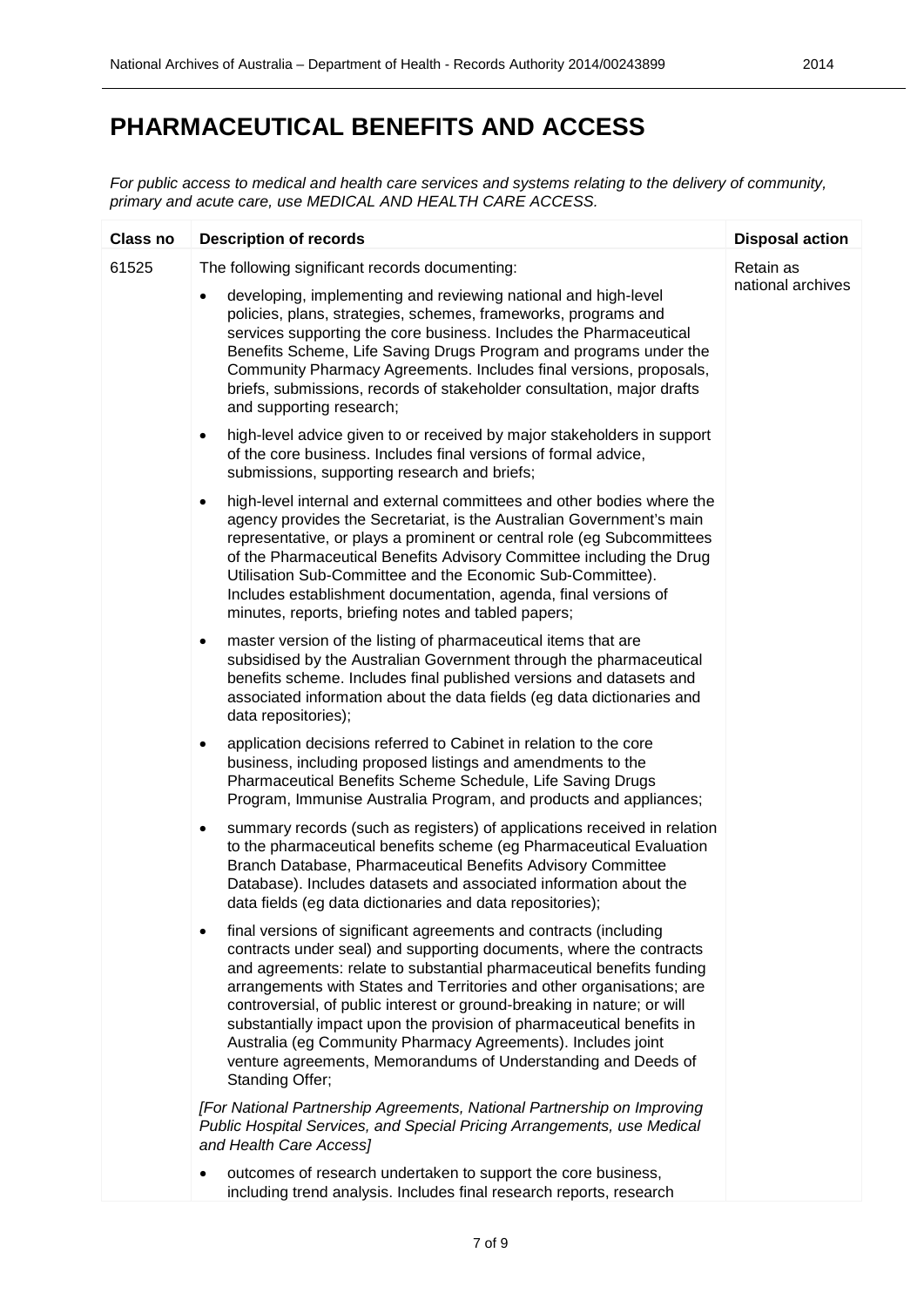| <b>Class no</b> | <b>Description of records</b>                                                                                                                                                                                                                                                                                                                                                                                                                                                 | <b>Disposal action</b>     |
|-----------------|-------------------------------------------------------------------------------------------------------------------------------------------------------------------------------------------------------------------------------------------------------------------------------------------------------------------------------------------------------------------------------------------------------------------------------------------------------------------------------|----------------------------|
|                 | findings, statistical analysis, and data models;                                                                                                                                                                                                                                                                                                                                                                                                                              |                            |
|                 | developing national and high-level internal and external reports<br>$\bullet$<br>supporting the core business. Includes final versions, stakeholder<br>consultation and supporting research;                                                                                                                                                                                                                                                                                  |                            |
|                 | national and high-level reviews relating to the core business, including<br>$\bullet$<br>major internal reviews, that: relate to matters which are controversial or<br>of public interest; will have a substantial social, economic, or political<br>impact; result in substantial changes to agency policy and programs; or<br>have far reaching implications for the provision of pharmaceutical<br>benefits. Includes final reports, major drafts and submissions;         |                            |
|                 | master versions of agency publications produced to support the core<br>$\bullet$<br>business (eg Australian Statistics on Medicines);                                                                                                                                                                                                                                                                                                                                         |                            |
|                 | final versions of unpublished proceedings, reports and papers from<br>$\bullet$<br>pharmaceutical benefits and access related conferences, seminars and<br>workshops hosted by the agency;                                                                                                                                                                                                                                                                                    |                            |
|                 | final versions of speeches and addresses presented by the portfolio<br>$\bullet$<br>Minister or senior agency staff in support of the core business,<br>including addresses presented at conferences; and                                                                                                                                                                                                                                                                     |                            |
|                 | appeals and reviews of decisions made by the agency under health<br>$\bullet$<br>care legislation that are precedent setting, related to issues that are<br>controversial or of public interest, or result in significant changes to<br>agency policy or programs. Includes reports for legal counsel and<br>supporting application case files.                                                                                                                               |                            |
| 61526           | Records documenting:                                                                                                                                                                                                                                                                                                                                                                                                                                                          | Destroy 100                |
|                 | processes associated with maintaining and updating the listing of<br>pharmaceutical items that are subsidised by the Australian<br>Government through the pharmaceutical benefits scheme, other than<br>those covered in 61525, including:                                                                                                                                                                                                                                    | years after last<br>action |
|                 | development of advice and general information for the prescribing<br>$\circ$<br>of pharmaceutical benefits by medical practitioners and<br>participating dental practitioners, and the supply of pharmaceutical<br>benefits by approved pharmacists, approved medical practitioners<br>and approved hospital authorities;                                                                                                                                                     |                            |
|                 | receipt and processing of applications from pharmaceutical<br>$\circ$<br>companies and drug manufacturers to be included in the schedule,<br>or for an existing listing to be modified. Includes the granting of<br>approvals and restricted approval, the receipt and processing of<br>information requested and provided after an application has been<br>granted, correspondence, case files on each supplier, and the<br>withdrawal, lapsing, or revocation of approvals; |                            |
|                 | liaison, consultation, negotiation and correspondence with<br>$\circ$<br>pharmaceutical companies and drug manufacturers seeking to be<br>included in the listing, or the listing to be modified, and other<br>relevant stakeholders;                                                                                                                                                                                                                                         |                            |
|                 | collection and collation of information in support of applications or<br>$\circ$<br>proposed changes;                                                                                                                                                                                                                                                                                                                                                                         |                            |
|                 | development or receipt of impact assessments or legal advice, and<br>$\circ$                                                                                                                                                                                                                                                                                                                                                                                                  |                            |